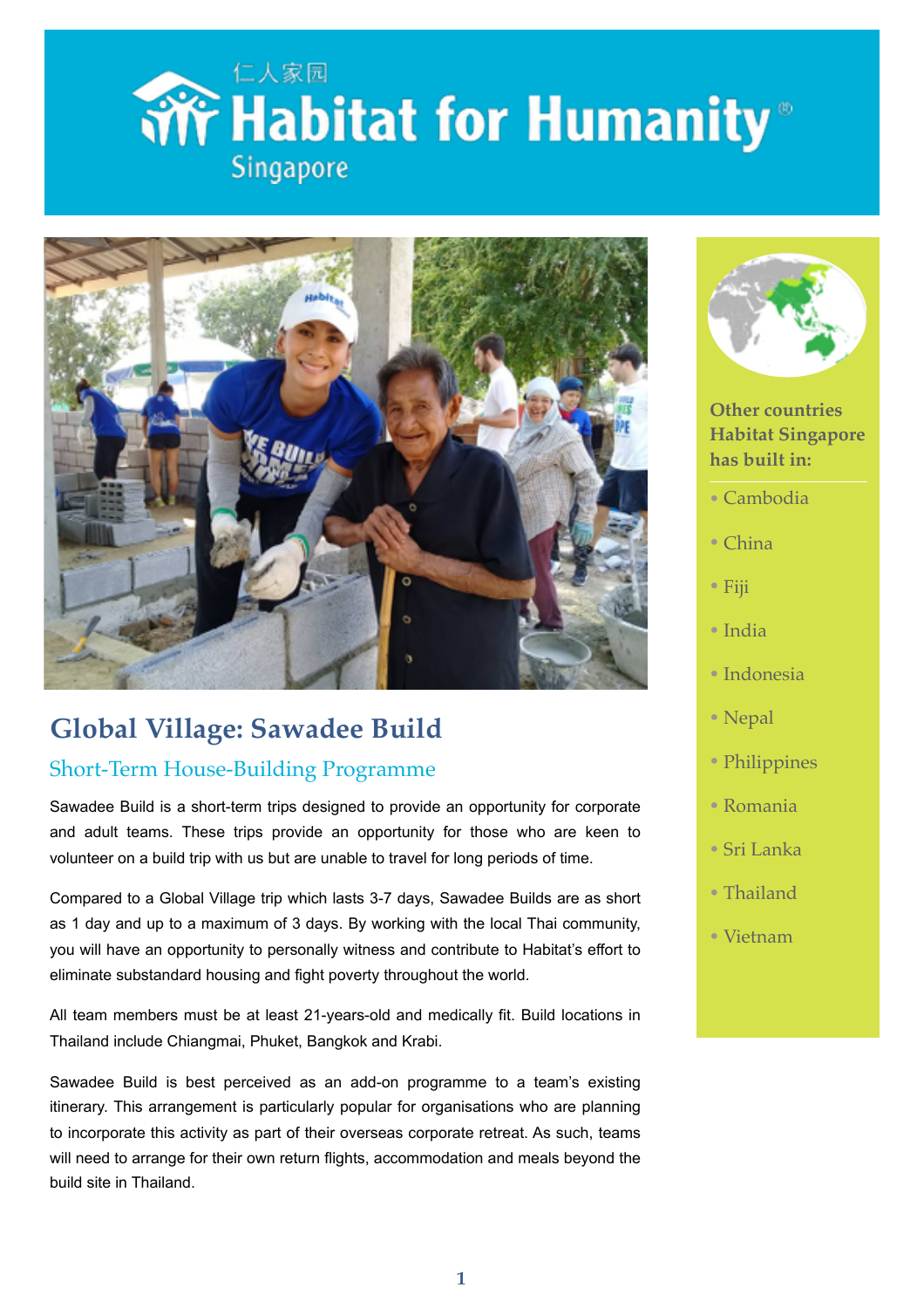### **Why Global Village: Through Shelter, We Empower**

### Building Strength, Stability & Self-Reliance Through Shelter



#### **STRENGTH**

A Habitat home is a strong foundation for a family, an opportunity on which they can build a better life. Strong and stable homes help build strong and stable communities.



A Habitat home is a stabilizing affordable living conditions p o s i t i v e c h i l d h o o d development and the ability to choices.



### **SELF-RELIANCE**

A decent place to live and an affordable loan help homeowners save more, invest in education, pursue opportunity and have more financial stability.

### Habitat Houses Around The World

Habitat for Humanity homes look different around the world to fit in with the many styles and traditions found in the communities where the houses are built. House designs are also customised to suit the community's local climate and geographical needs. For example, earthquake-prone houses are built with walls that fall outwards instead of inwards.

But no matter where they are built, all Habitat houses follow the same guiding principles:

*1. Decent* 

Habitat houses are modestly sized. They are large enough for the homeowner family's needs, but small enough to keep construction and maintenance costs affordable.

#### *2. Affordable*

The labor of volunteers and partner families, efficient building methods, locally sourced building materials, modest house sizes, and not-for-profit loans make it affordable for low-income families to purchase Habitat houses.



Before: Chiang Mai housing **After: Chiang Mai Habitat House** After: Chiang Mai Habitat House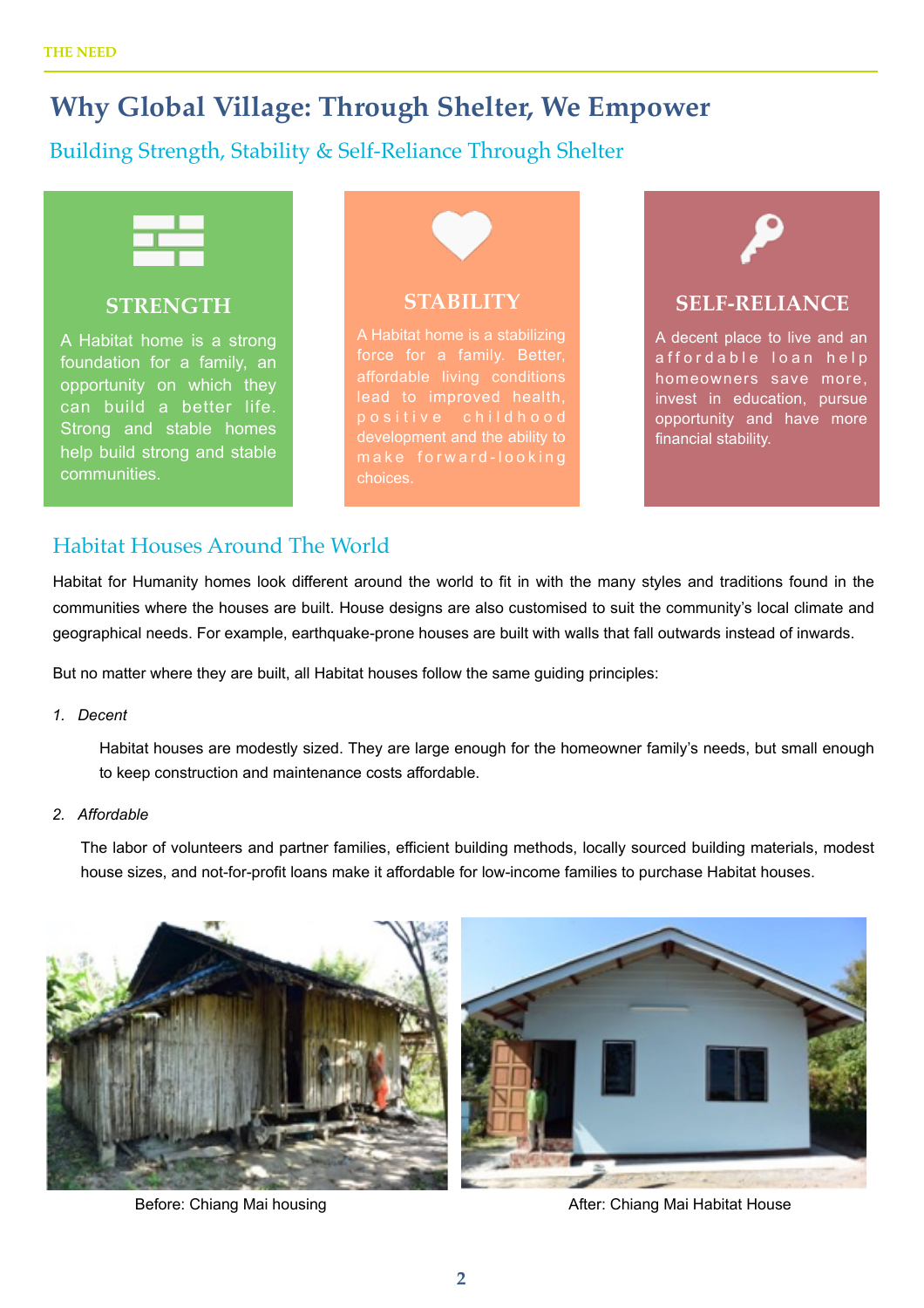## **The Habitat Experience**

- ‣ **SEE** first-hand how substandard housing undermines the life chances of children & adults
- ‣ **ROLL UP** your sleeves to build houses and communities for people in need
- ‣ **EXPERIENCE** the sights & adventures of living & working with people from different cultures & traditions
- ‣ **BUILD** friendships that transcend borders
- **► BE** part of an international movement to create a world where everyone has a proper place to call home

### What you'll be doing

Teams will join the current stage of house construction that they're assigned to. This could range from the early phase of laying the foundation or adding the finishing touches to the house. Volunteers must be a minimum of 15 years of age and medically fit.

No previous house-building experience is needed as volunteers on-site will be guided by seasoned Habitat construction staff. The building process will also be broken down into simple tasks that anyone can do, such as:

- laying the foundation
- tying reinforcement bars
- hand-mixing cement
- brick laying
- digging trenches for septic tanks or drains

**Start planning for your Sawadee Build trip here!**  Interested groups can email [info@habitat.org.sg](mailto:info@habitat.org.sg) with your preferred dates, number of pax and location. Trip confirmation is subjected to Thailand's availability. We recommend teams to set aside least 6 months to adequately prepare for the trip.





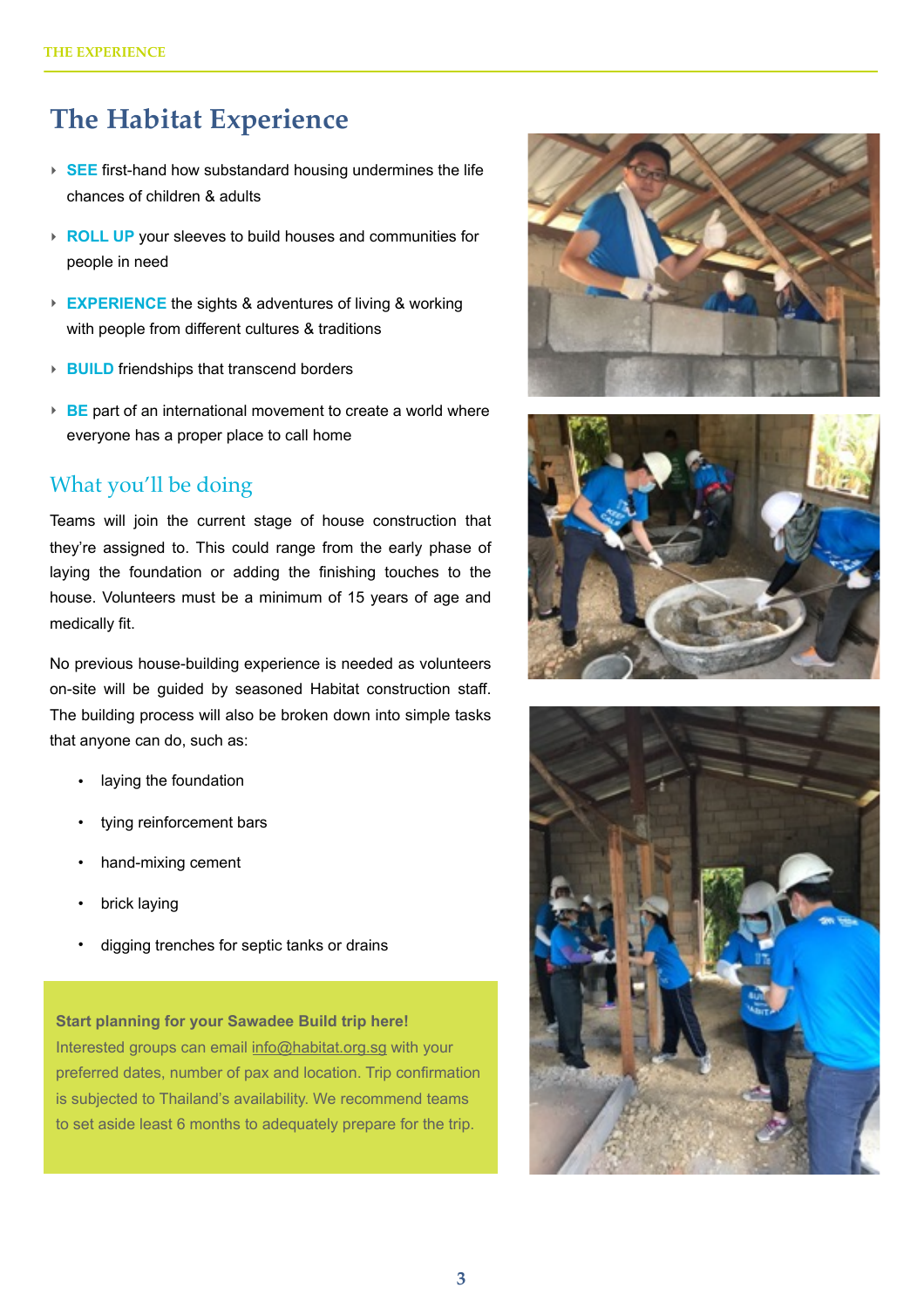# **Sample Schedule**

## 1-Day Sawadee Build Trip

| <b>TIME</b> | <b>ACTIVITY</b>                         |
|-------------|-----------------------------------------|
| 8am         | Leave Hotel                             |
| 9.20am      | <b>Construction and Safety Briefing</b> |
| 9.30am      | stretching session                      |
| 9.45am      | Work begins                             |
| 10.30am     | Morning break                           |
| 10.45am     | Work on site                            |
| 12pm        | Lunch at site                           |
| 1pm         | Work on site                            |
| 2.15pm      | Afternoon break                         |
| 2.30pm      | Work on site                            |
| 3.45pm      | Clean up                                |
| 4pm         | Leave build site                        |

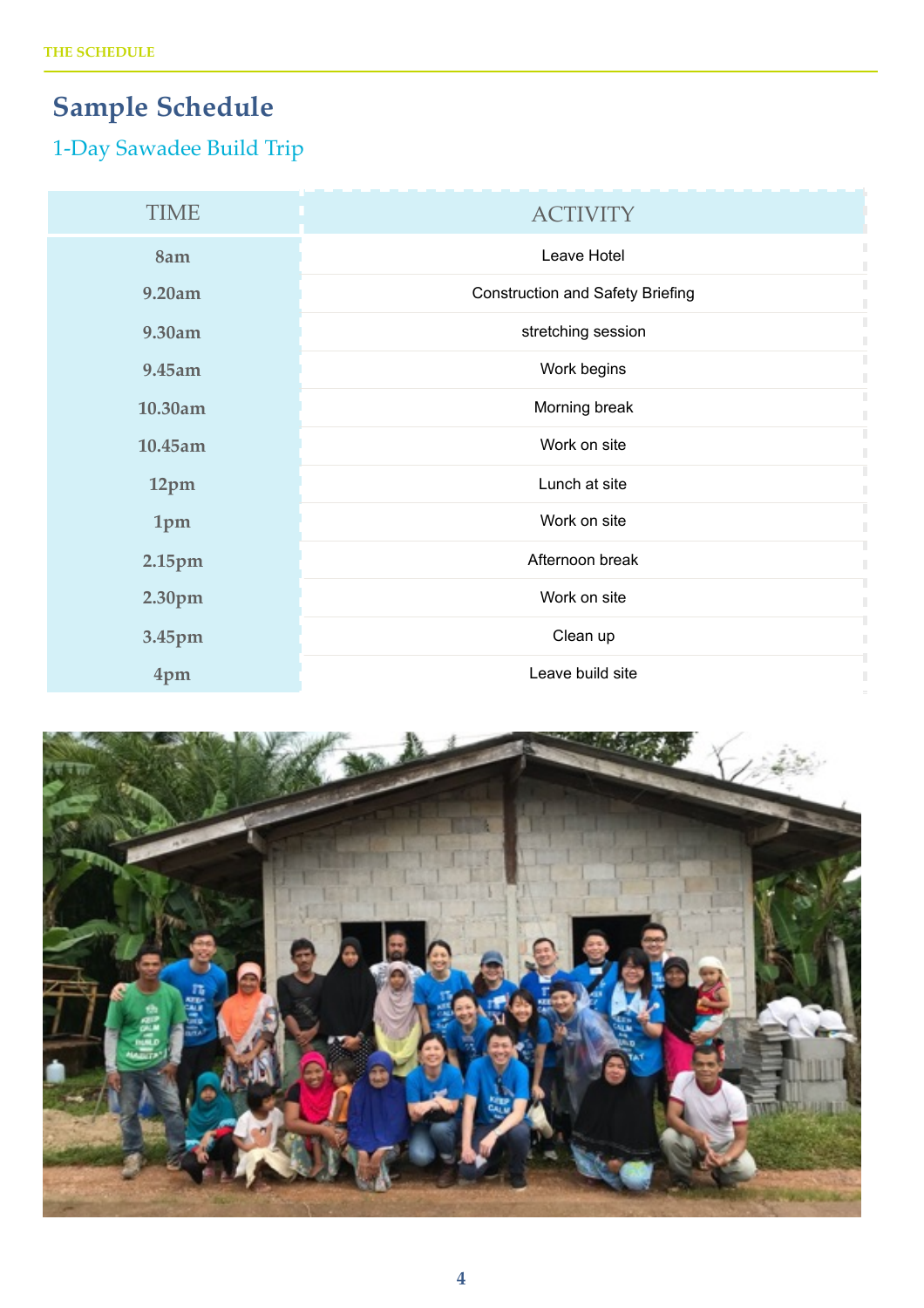## **Sawadee Build Costing**

### **Overview**

The cost of joining a volunteer team varies on the location of the build, length of the trip and the local Habitat build country affiliate that Habitat Singapore works with. Generally, there are *two* main cost components:



### How will team contributions be used?

Habitat for Humanity's Sawadee Build programme works to ensure that trips are well planned and coordinated, safe and constructive for volunteers.

Team donations are used in the following ways:

*1. Building programme*

A portion of the team contribution helps to further Habitat's home-building work by supporting local construction and the cost of building materials. This includes basic infrastructure for a liveable home like electricity, roofing and plumbing.

*2. Programme Coordination*

A portion of the team contribution also helps to sustain the operations of local Habitat affiliates in identifying potential homeowner families in need of proper housing. The process involves multiple visits to assess applicant families on their level of need, willingness to partner Habitat and their ability to repay a no-profit, affordable mortgage.

*3. Safety & Expertise* 

Local Habitat affiliates also employ construction & engineering experts on the ground to supervise the safety of GV teams, as well as ensure houses built are structurally sound.

Please refer to the Habitat Programme Rate Card for a Sawadee Build team contribution cost, as well as an estimated total trip cost per pax.